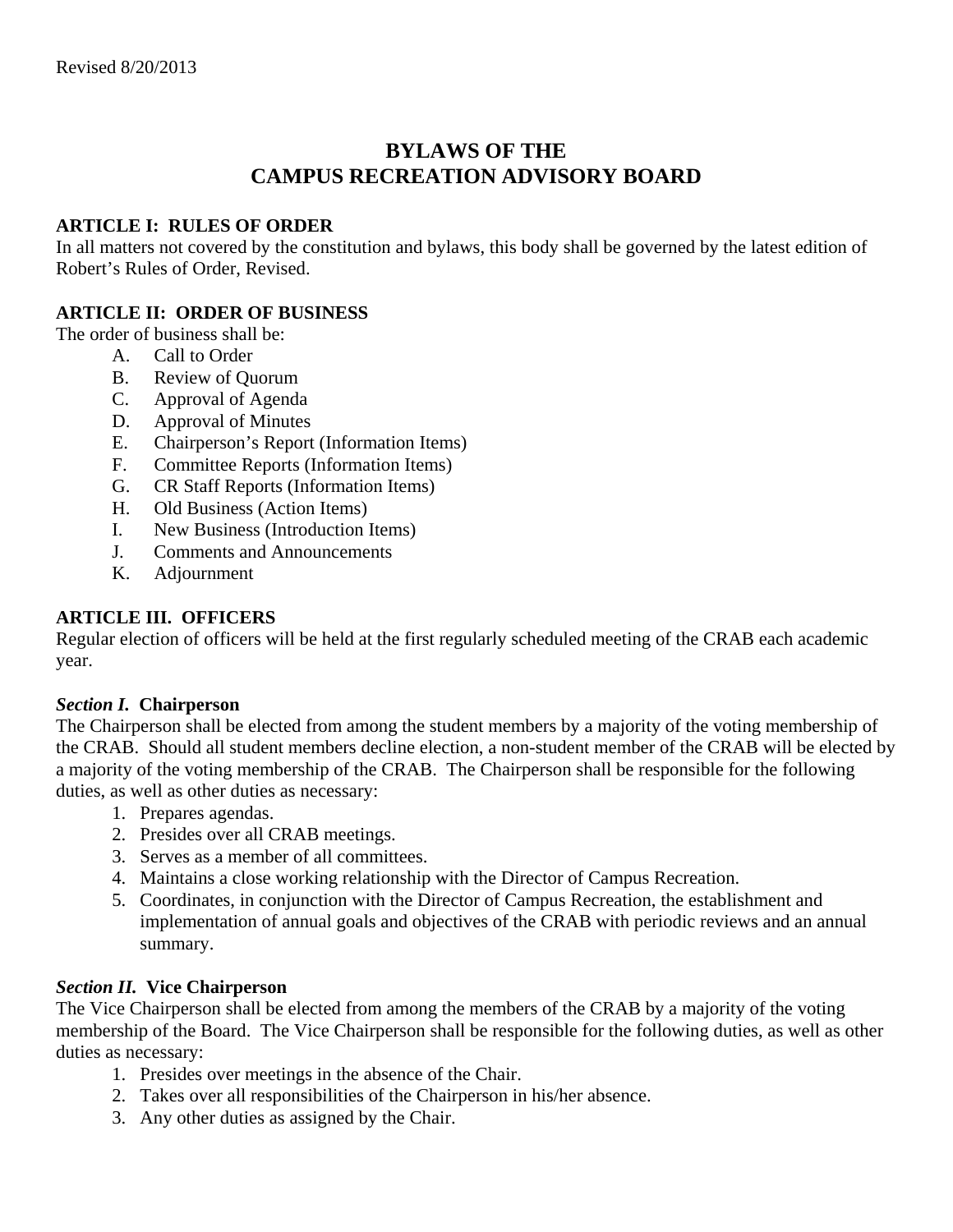## *Section III.* **Secretary**

The Director of Campus Recreation shall provide a Secretary for the purpose of keeping minutes and maintaining the CRAB files. The Secretary shall assist the Chairperson in checking the minutes and setting up meeting agendas.

# **ARTICLE IV: ADDRESSING THE CRAB**

The Campus Recreation Advisory Board (CRAB), at the discretion of the Chairperson, may allow any person so desiring, the privilege of addressing the CRAB. If a member objects to the Chairperson's decision, a majority vote of the CRAB shall sustain the Chairperson's decision. Any person having been granted the privilege of addressing the CRAB shall conform to, and be subject to all rules and regulations of this body for governing the conduct of its members.

# **ARTICLE V: AMENDMENTS**

Amendments to these bylaws may be proposed by any member of the CRAB provided that the proposed amendment is presented in writing to the CRAB at a regular meeting, and will be voted on no sooner than the following meeting. The Campus Recreation Advisory Board may approve and amend these bylaws by simple majority vote.

# **ARTICLE VI: REPORTING**

Board activities, resolutions, and meeting minutes will be transmitted to the Vice President of Student Affairs through the Assistant Vice President for Health and Wellness.

# **ARTICLE VII: MEETINGS and VOTING PROCEDURES**

## *Section I:**Regular Meetings*

The CRAB will meet at least twice during both the Fall and Spring semesters at a time and place designated by the Chairperson. A minimum of one week's public notice shall be given as to time, place and major agenda items.

## *Section II:**Special Meetings*

Special meetings may be called by the Chairperson at any time or at the request of at least three (3) CRAB members. If there is a waiver of the seven (7) day notice period by an absolute 2/3 majority of the CRAB, the meeting may occur with only two (2) day notice.

## *Section III***.** *Voting*

A simple majority of the total voting membership of the CRAB shall constitute a quorum (5 members, at least 50% of the CRAB voting membership, rounded up to the nearest whole number). Upon request by at least one member, votes will be conducted by ballot. Voting by proxy will not be permitted. The CRAB shall vote on action items during any scheduled meeting.

In addition, during times when the CRAB is unable to meet regularly (such as over the summer and winter breaks) the CRAB can conduct voting via e-mail. The same quorum shall be required, with a majority of the total voting membership of the CRAB submitting votes being required to constitute a valid vote.

## **ARTICLE VIII: PROCEDURE FOR TAKING ACTION**

Once quorum is established, the CRAB may take action on Old and New business items (excluding Bylaw and Constitution amendments). Passage of action items requires a simple majority (50% +1) of those present and voting.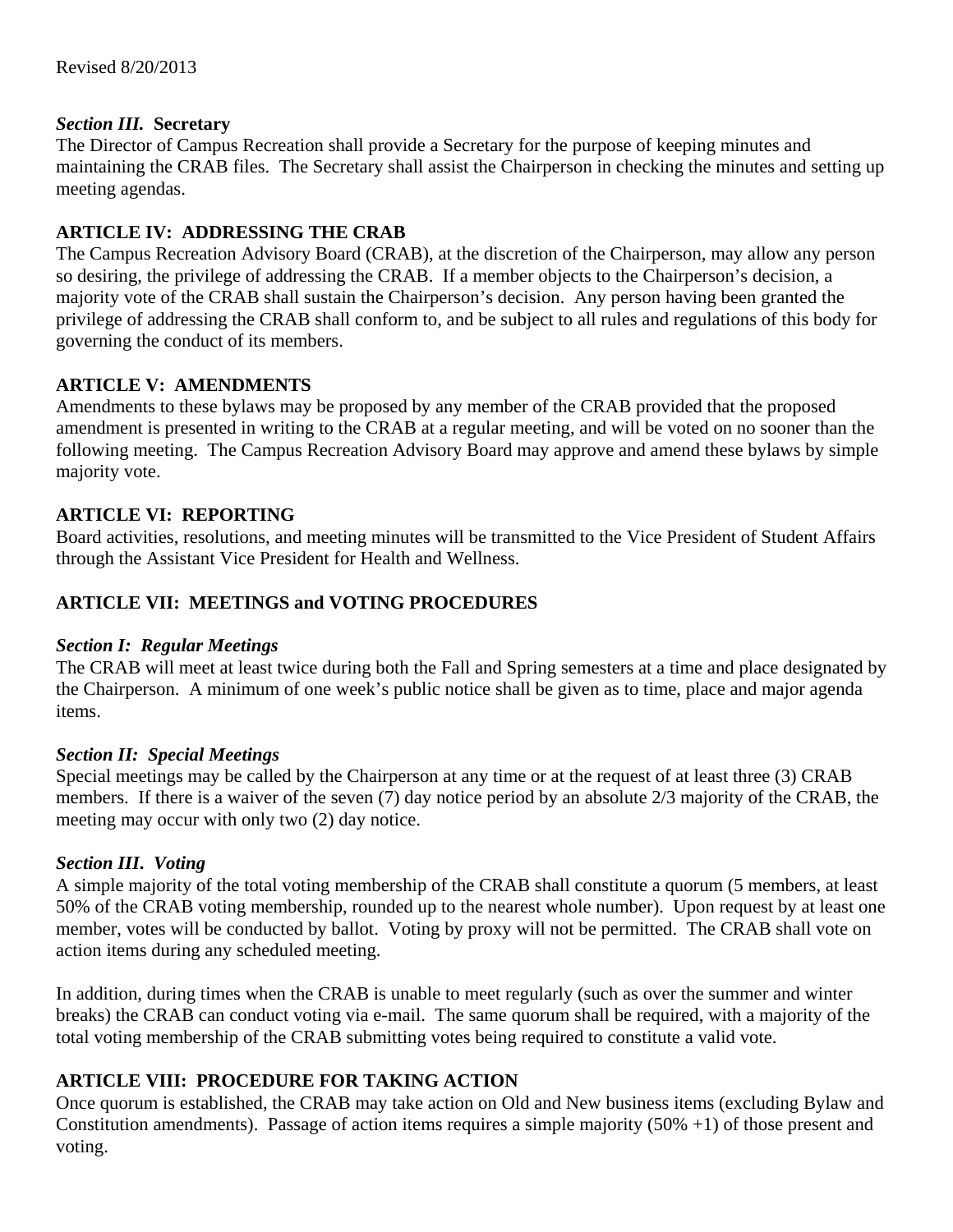# **ARTICLE IX: SPECIFIC RESPONSIBILITIES OF THE CRAB**

It is the responsibility of the CRAB to serve in an advisory capacity to provide support and guidance on any aspect of the Department of Campus Recreation operation, programs, or services and make recommendations as needed.

- A. Policies and Procedures. Major changes in operating policies and procedures shall be presented to the CRAB for their review and comment.
- B. Renovation/Construction/Maintenance. Major changes to the Campus Recreation and Wellness Center or Recreation Fields shall be presented to the CRAB for their review and comment.

## **ARTICLE X: COMMITTEES**

The CRAB may establish Ad-Hoc committees as needed.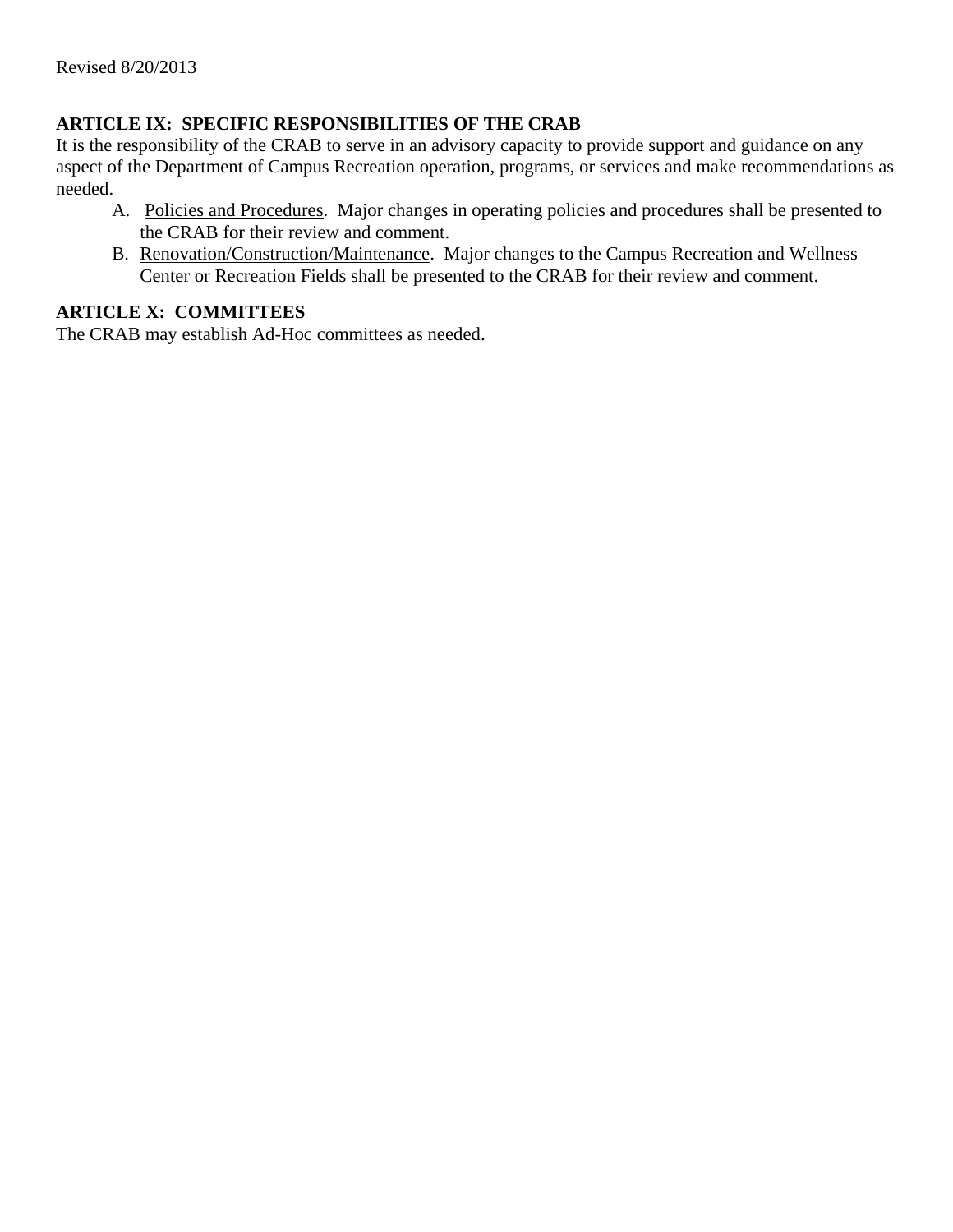# **CONSTITUTION OF THE CAMPUS RECREATION ADVISORY BOARD**

#### **PREAMBLE**

The Department of Campus Recreation provides facilities, programs and services dedicated to enhancing holistic health, fitness and wellness by contributing to the quality of life for the campus community.

#### **ARTICLE I: NAME**

This organization shall be known as the University of Houston, Campus Recreation Advisory Board (CRAB).

#### **ARTICLE II: PURPOSE**

The Campus Recreation Advisory Board shall be the primary policy recommending agency for the Department of Campus Recreation. Policy considerations shall encompass all phases of CRWC and outdoor facility operations, programs, and services exclusive of compensation and employment decisions.

#### **ARTICLE III: AMENDMENTS**

Amendments to this constitution may be proposed by any member of the CRAB provided that the proposed amendment is presented in writing to the CRAB at a regular meeting, and will be voted on no sooner than the following meeting. The CRAB may approve and/or amend the constitution by a two thirds (2/3) vote of the voting membership.

## **ARTICLE IV: MEMBERSHIP**

**Section I: Members** Membership on the CRAB will be selected as follows:

#### **1. Nine Appointed Representatives (Voting)**

- Two undergraduate students (with at least one being a commuter student) recommended by SGA
- One graduate student recommended by SGA
- One residence hall student recommended by Residence Hall Association
- One faculty member recommended by Faculty Senate (CRWC member)
- One staff member recommended by Staff Council (CRWC member)
- Two at large student members appointed by the VC/VP for Student Affairs (one each of a 3 year term and a 2-year term).
- One Alumni (CRWC member) appointed by the VC/VP of Student Affairs

#### **2. Two ex-officio Members (Non-Voting)**

- Assistant Vice President for Health and Wellness (or designate)
- Director, Campus Recreation

#### *Section II: Terms*

- SGA and Residence Hall Association appointments shall be a 1-year term, September 1 through August 31.
- Faculty Senate and Staff Council appointments shall be a three year term, September 1 through August 31.
- VC/VP for Student Affairs appointments for at-large students will be one 3-year term and one 2-year term and the Alumni appointment shall be a 2-year term, September 1 through August 31.

#### *Section III: Vacancies*

Should a vacancy occur, the position shall be filled by the original appointment process for the unexpired term.